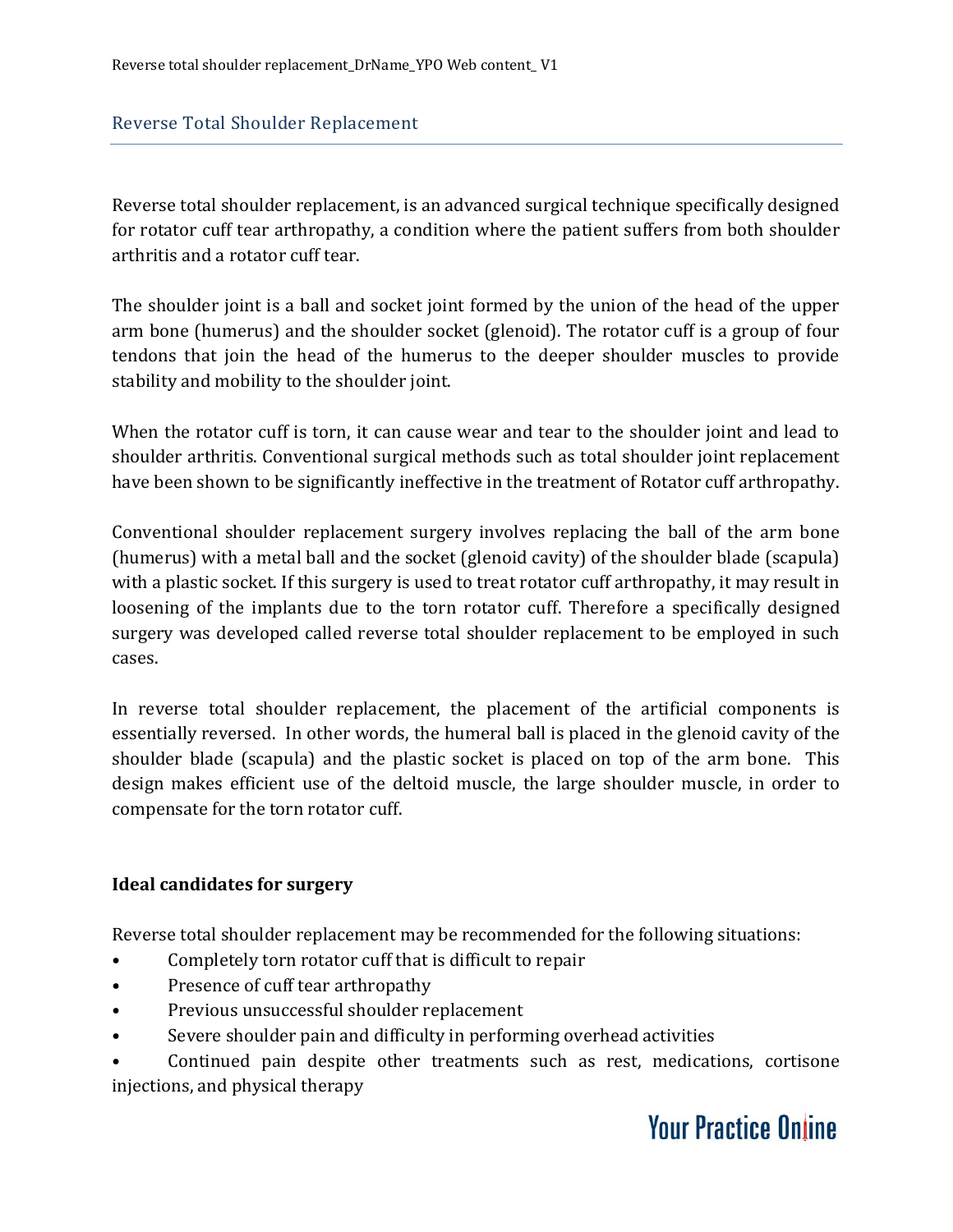### **Procedure**

Reverse total shoulder replacement surgery is performed with the patient under general anesthesia.

• Your surgeon makes an incision over the affected shoulder to expose the shoulder joint

- The humerus is separated from the glenoid socket of the scapula (shoulder blade)
- The arthritic parts of the humeral head and the socket are removed and prepared for insertion of the artificial components
- The artificial components include the metal ball that is screwed into the shoulder socket and the plastic cup that is cemented into the upper arm bone
- The artificial components are then fixed in place

The joint capsule is stitched together, the tissues approximated, and the wound is closed with sutures.

#### **Post-operative care**

Patients can get out of the bed on the same day of the surgery, but usually stay in the hospital for 1-2 days. General post-operative instructions include:

- Take all prescribed medications as instructed
- Undergo gentle range of motion exercises to increase your shoulder mobility
- Physical therapy will be recommended to strengthen the shoulder and improve flexibility
- Avoid overhead activities for at least 6 weeks
- Don't push yourself up out of a chair or bed using your shoulder muscles
- Avoid lifting heavy objects

#### **Risks and complications**

Possible risks and complications associated with reverse total shoulder replacement surgery include:

- Infection
- Dislocation or instability of the implanted joint
- Fracture of the humerus or scapula

# **Your Practice Online**